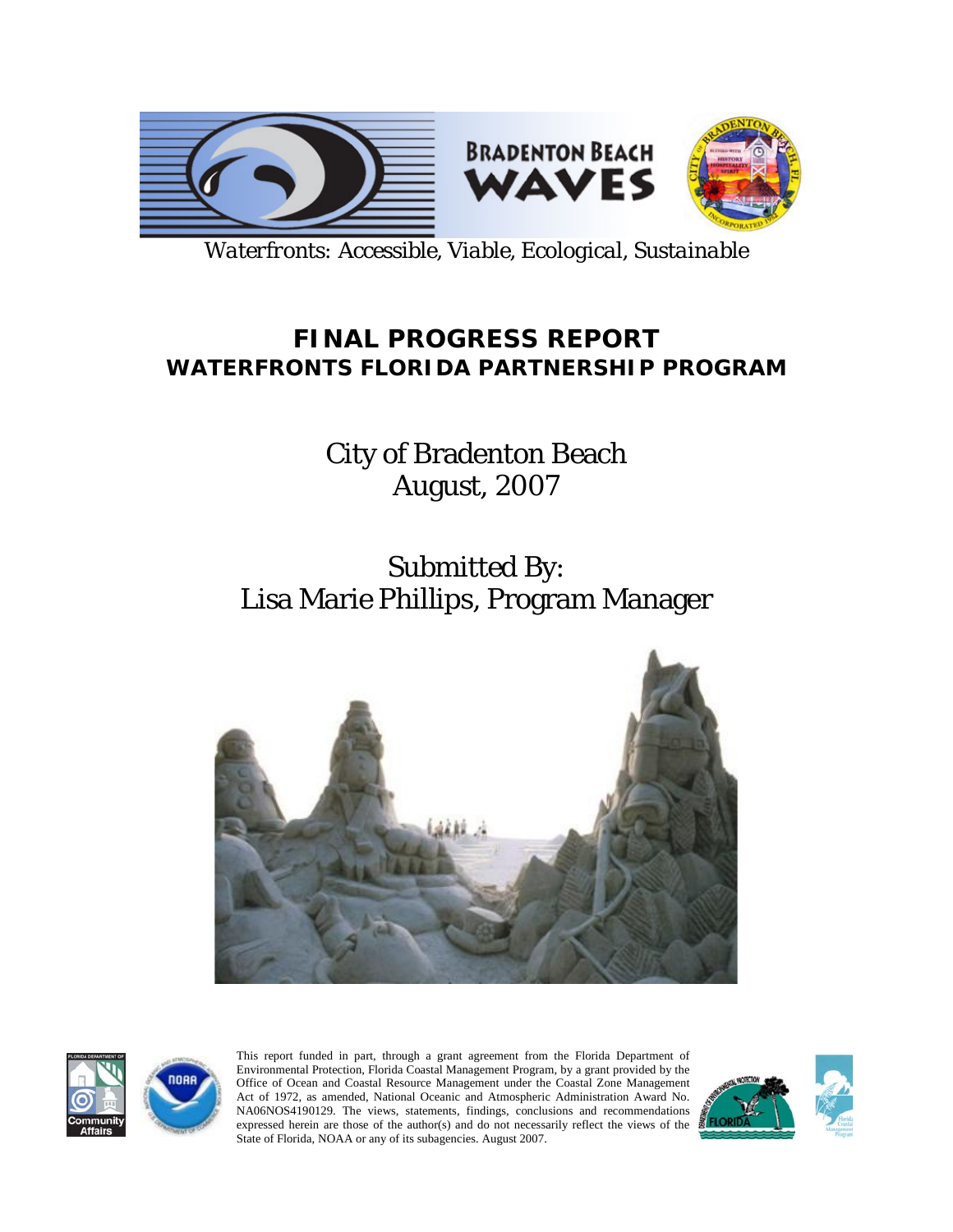- I. Executive Summary
- II. Methodology
- III. Outcome
- IV. Further Recommendations

## I. Executive Summary:

The Bradenton Beach community began its mission of waterfront revitalization with a commitment to: waterfronts accessibility, economic viability, ecological best management practices and sustainability. Hence the name,  $WAVES.<sup>1</sup>$ 

Our commitment, to the principles embodied in our name, is a serious priority; the principles are the criteria against which all projects and policies are measured.

Since the initial visioning phase, the waterfronts group, with city commission approval, has achieved:

- Hosting a quarterly program manager's meeting Sept., 2006
- Projects to Protect and Enhance the Natural Environment shoreline restoration, free cloth bag program, plastic pollution reduction campaign
- Steps to Enhance People Moving and Parking Parking Master Plan, "Trolley Up" campaign
- Steps to Enhancing/Preserving Special Places current historic preservation of Monroe Cottage and associated development of Welcome Center; participation in campaign for *Regina Wreck* underwater archaeological site designation
- Promoted Cultural Activities and Natural Resources produced "visitor's guide" and participated in local festivals; hosted annual *Eco Expo*.

<sup>&</sup>lt;u>.</u>  $1$  WAVES = Waterfronts: Accessible, Viable, Ecological, Sustainable.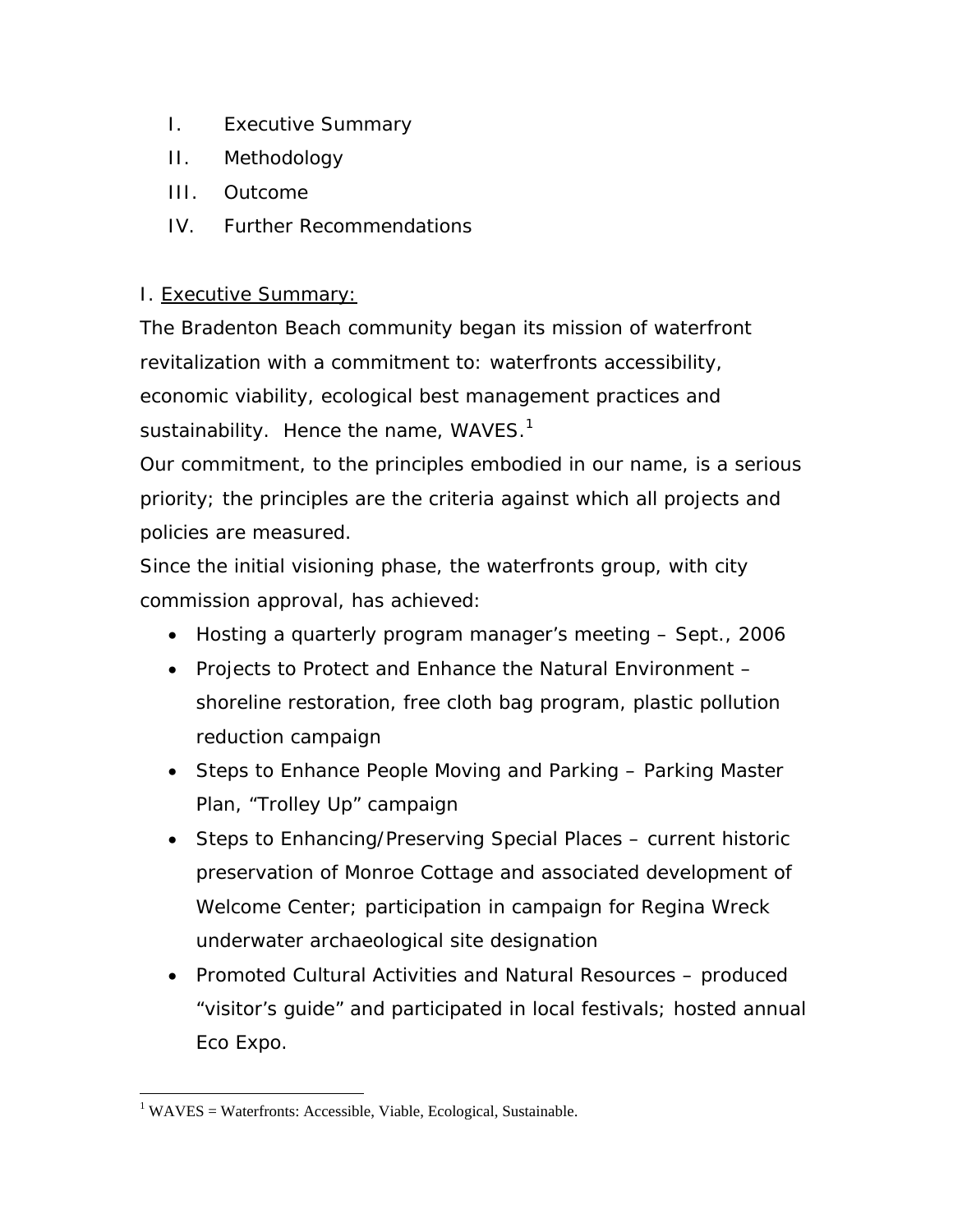- Worked to Enhance Business and Tourist Industries developed website and effectively distributed visitor's guide via VISIT FLORIDA.
- Educational Outreach Stormwater runoff education in schools, "Science Night" participation; advancing biodegradable/compostable products use
- Partnership Opportunities work with local Metropolitan Planning Organization, Scenic Highway Committee, Southwest Florida Water Management District, Sarasota Bay Estuary Program, Anna Maria Island Historical Society, Anna Maria Island Chamber of Commerce, VISIT FLORIDA, Keep Manatee Beautiful, and others.
- Implemented "working waterfront" language into local Comprehensive Plan E.A.R.
- Awarded funding for a Recreational Boating Master Plan

### II. Methodology:

Two driving forces responsible for bringing priorities to fruition have been partnerships and funding resources. Proposed projects were identified utilizing the Project Task List in our (commission adopted) Vision Plan, then examined for feasibility with regard to funding and logistics. Our many and varied worthwhile accomplishments are a result of consensus building and hard work on the part of citizens, business owners and advisors with local action groups. Partnering with another local waterfronts community, Cortez, has been achieved on a minimal level, and we're looking forward to expanded prospects.